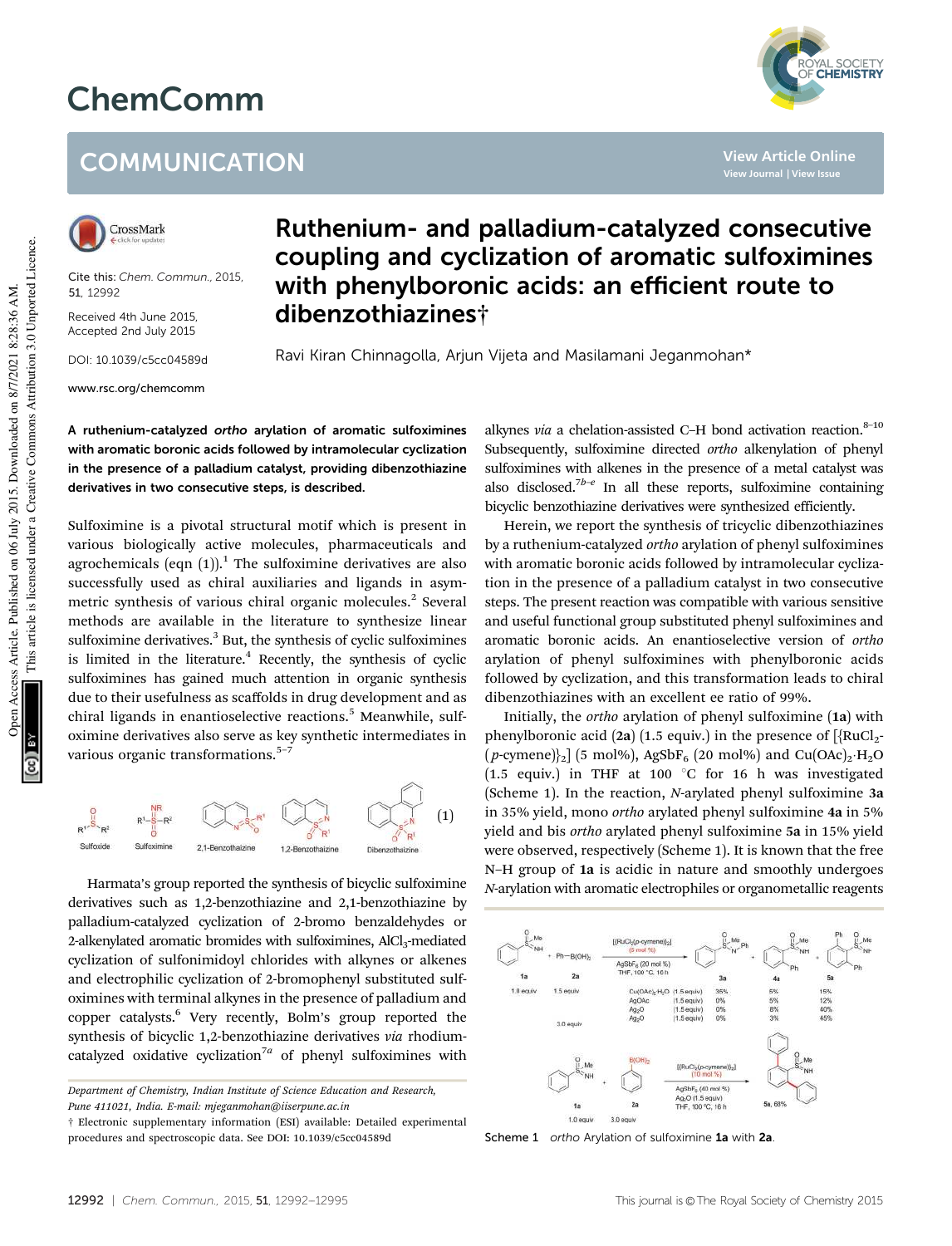providing *N*-arylated sulfoximines 3 in the presence of metal catalysts.<sup>11</sup> To successfully carry out the *ortho* arylation reaction, the suppression of product 3 is highly important. Next, the reaction was tested with other oxidants and acetate sources such as AgOAc, NaOAc,  $K_2CO_3$ , CsOAc and Ag<sub>2</sub>O. Among them, silver salts such AgOAc and  $Ag<sub>2</sub>O$  were active for the reaction and no *N*-arylated product 3a was observed. In AgOAc, product 4a in 5% and 5a in 12% yields were observed, respectively. In Ag<sub>2</sub>O, product 4a in 8% and 5a in 40% yields were observed, respectively. Other acetate sources were not active for the reaction. Next, the coupling reaction was tested with an excess amount of phenylboronic acid 2a (3.0 equiv.). In the reaction also, a mixture of products 4a and 5a were observed in 3% and 45% yields, respectively. To increase the yield of 5a, the coupling reaction was performed in the presence of 10 mol% of catalyst and 40 mol% of AgSbF<sub>6</sub>. Interestingly, in the reaction, only bis *ortho* arylated product 5a was observed in 68% isolated yield and no mono arylated product 4a was observed. For the detailed optimization studies, please see ESI.†

In addition to phenylboronic acid (2a), a wide range of aromatic boronic acids 2b–j also readily participates in the reaction with 1a. Table 1 summarizes the results of these reactions. Treatment of 4-phenyl substituted phenylboronic acid (2b) with 1a provided *ortho* bis arylated product 5ab in 72% yield (entry 1). Electron rich 4-methoxyphenyl boronic acid (2c) reacts smoothly with 1a, yielding the corresponding product 5ac in 66% yield (entry 2). Aromatic boronic acids having halogen groups I, Br, Cl and F 2d–g also undergo an *ortho* arylation reaction with 1a efficiently, giving products 5ad–ag in 65%, 62%, 64% and 60% yields, respectively (entries 3–6). However, 3-bromo phenylboronic acid (2h) yielded product 5ah only in 19% yield (entry 7). Benzo[*d*][1,3]dioxol-5-ylboronic acid (2i) and 2-naphthylboronic acid (2j) also efficiently participated in the reaction, affording coupling products 5ai and 5aj in 61% and 64% yields, respectively (entries 8 and 9).

The arylation reaction was examined with substituted aromatic sulfoximines 1b-g (Scheme 2). Electron-rich, halogen and electrondeficient group substituted sulfoximines were compatible for the reaction. Methyl, Br and  $NO<sub>2</sub>$  substituted sulfoximines 1b-d reacted with 2a, providing products 5ba–da in 65%, 63% and 54% yields, respectively. Similarly, Cl and F substituted aromatic sulfoximines 1e–f reacted with 2c, providing products 5ec–fc in 60% and 63% yields, respectively. Likewise, (ethylsulfonimidoyl) benzene (1g) afforded 5ga in 71% yield.

Apart from bis arylation, mono arylation of phenyl sulfoximines was also disclosed (Scheme 3). Treatment of 2-methyl phenylsulfoximine (1h) with 2a or 2f gave mono arylated sulfoximine derivatives 5ha and 5he in 70% and 63% yields, respectively. However, 3-methyl phenylsulfoximine (1i) afforded regioisomeric mono arylated products 5ia and 5ia' in 62% and 7% yields, respectively.

Next, we tried to couple the N–H bond of sulfoximine with one of the C–H bond of phenyl groups of compound 5 *via* chelation-assisted remote C–H activation in order to prepare tricyclic dibenzothiazine derivatives. A  $Pd(OAc)_2$  catalyst along with an oxidant is the suitable condition for this type of cyclization.<sup>7c,12</sup> The intramolecular cyclization of compound 5aa

Table 1 Ruthenium-catalyzed ortho arylation of 1a with aromatic boronic acids 2b-j<sup>a</sup>



*a* All reactions were carried out using 1a (100 mg), aromatic boronic acids (2**b-j**) (3.0 equiv.), [{RuCl<sub>2</sub>(*p-*cymene)}<sub>2</sub>] (10 mol%), AgSbF<sub>6</sub> (40 mol%), Ag<sub>2</sub>O<br>(1.5 equiv.) in THF (3.0 mL) at 100 °C for 16 h. <sup>*b*</sup> Isolated yield.

proceeded smoothly in the presence of  $Pd(OAc)<sub>2</sub>$  (10 mol%) and PhI(OAc)<sub>2</sub> (2.0 equiv.) in toluene at 120  $\degree$ C for 10 h giving a tricyclic dibenzothiazine derivative 6a in 76% yield (Table 2, entry 1). The cyclization reaction also proceeded in the presence of  $PhI(OAc)_2$ without a palladium catalyst. However, product 6a was observed in a less amount of 25% yield. Under similar reaction conditions, products 5ab, 5ac, 5ad, 5ae, 5af and 5ag also efficiently participated in the reaction, providing cyclization products 6b–g in good to excellent yields (entries 2–7). Similarly, products 5ba, 5ca, 5da, 5ga and 5ha afforded dibenzothiazines 6h–l in 80%, 84%, 79%, 83% and 41% yields, respectively (entries 8–12). The structure of compound 6f was further confirmed by single crystal X-ray analysis (see ESI†).

This result prompted us to explore the possibility of synthesis of chiral tricyclic dibenzothiazines by using chiral phenyl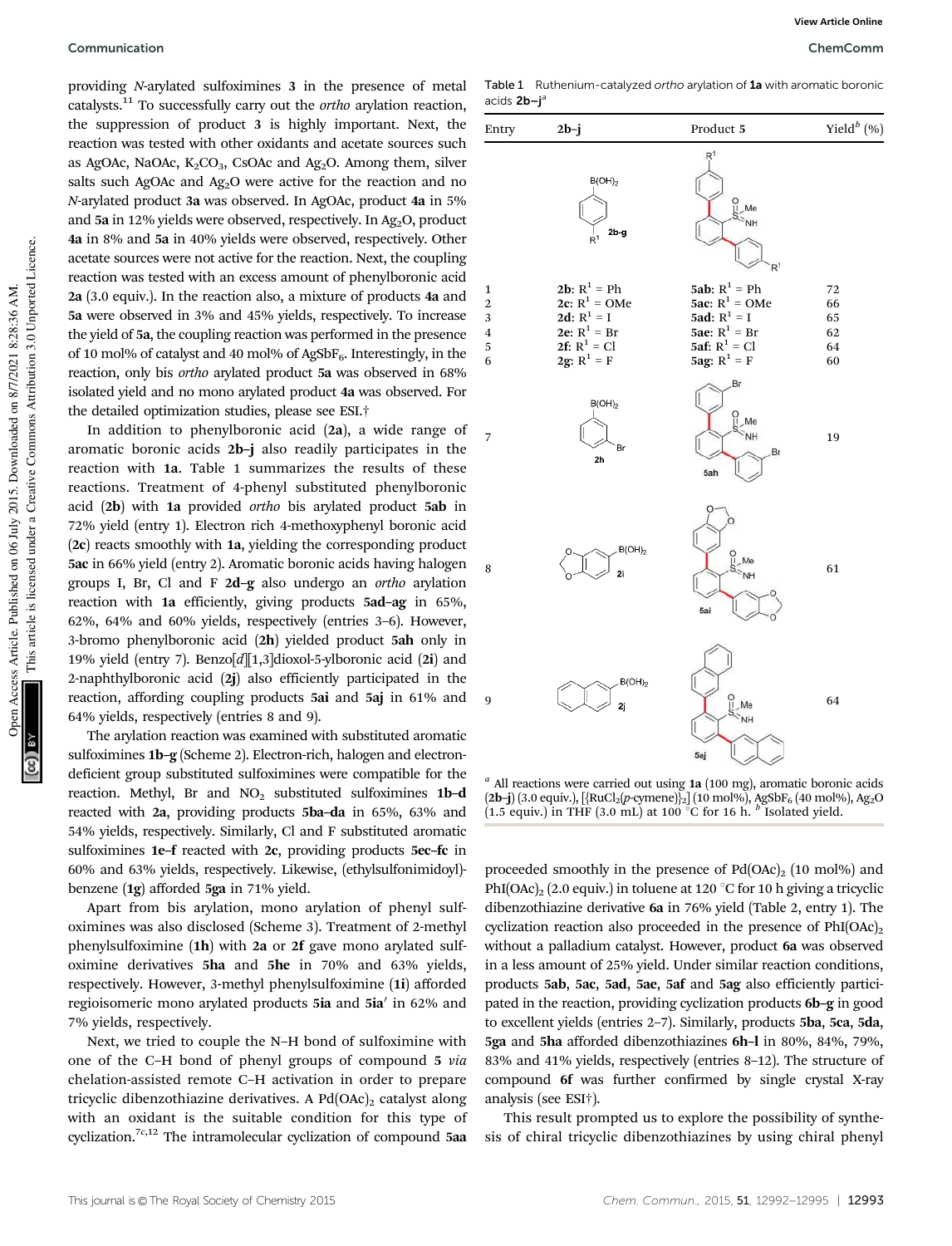

sulfoximines 7a–b (Scheme 4). Treatment of chiral  $(R)$ - $(-)$ -Smethyl-*S*-phenylsulfoximine (7a) with substituted phenyl boronic acids 2a, 2d, 2f and 2g in the presence of  $[\text{RuCl}_2(p\text{-symene})]_2]$ , AgSbF<sub>6</sub> and Ag<sub>2</sub>O in THF at 100 °C for 16 h gave chiral *ortho* arylated phenyl sulfoximines 7aa–ag in 65%, 63%, 60% and 62% yields, respectively (Scheme 4). Interestingly, the enantiomeric excess (ee) of products 7aa–ag did not drop and in all cases 499% ee ratios were observed. Later, compounds 7aa–ag were cyclized into chiral dibenzothiazines 8a–d in excellent 74%, 73%, 75% and 79% yields, respectively, in the presence of a palladium catalyst. In all these reactions, 499% ee ratios were observed. Furthermore,  $(S)$ -(-)-*S*-methyl-*S*-phenylsulfoximine (7**b**) underwent *ortho* arylation with aromatic boronic acids 2a, 2b and 2e in the presence of a ruthenium catalyst, providing chiral *ortho* arylated phenyl sulfoximines 7ba–be in 67%, 65% and 61% yields, respectively, with  $>99\%$  ee ratios. Furthermore, 7ba–be were converted into chiral dibenzothiazines 8e–g in the presence of  $Pd(OAc)_2$  in 72%, 82% and 83% yields, respectively.

A possible reaction mechanism is proposed to account for the present reaction in Scheme 5. Two different catalytic reactions were involved in the reaction. In the first catalytic cycle,  $AgSbF<sub>6</sub>$  likely removes all Cl<sup>-</sup> ligands from the ruthenium complex providing a cationic ruthenium complex 9.<sup>13</sup> Coordination of the nitrogen atom of sulfoximine 1 into catalyst 9 followed by *ortho*-metalation provides a ruthenacycle intermediate 10. Transmetallation of phenyl boronic acid 2 into intermediate 10 in the presence of  $Ag<sub>2</sub>O$  affords intermediate 11. Subsequent reductive elimination of intermediate 11 in the presence of  $Ag^+$  source provides product 5 and regenerates the

Table 2 Synthesis of dibenzothiazines<sup>6</sup>



**View Article Online**

 $a$  All reactions were carried out using 5 (100 mg), Pd(OAc)<sub>2</sub> (10 mol%) and PhI(OAc)<sub>2</sub> (2.0 equiv.) in toluene at 120 °C for 10 h.  $^b$  Isolated yield.



Scheme 4 Synthesis of chiral dibenzothiazines